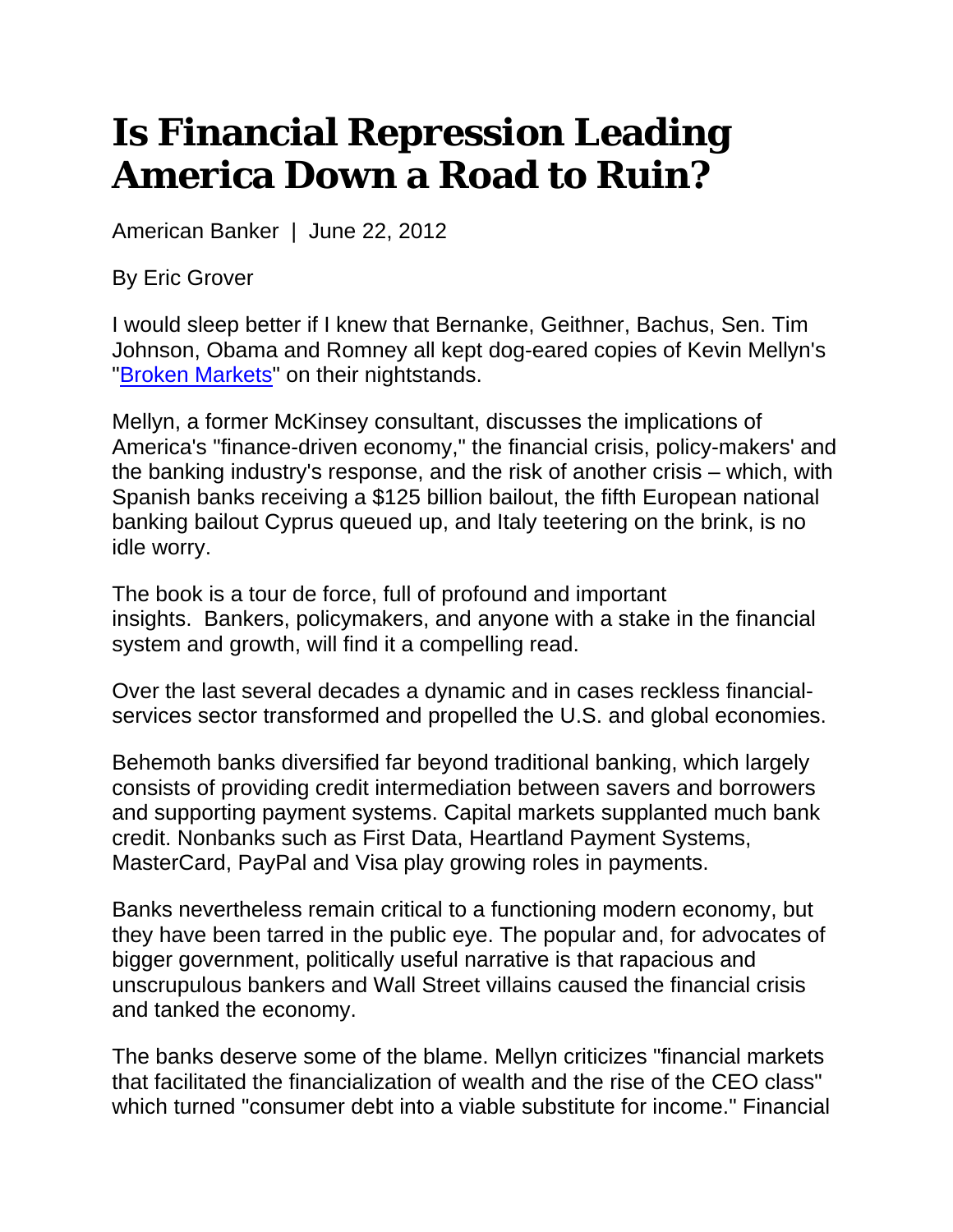institutions made mistakes, and, as he notes, "many senior bankers came to think of formal regulation and compliance with it as a substitute for prudence." When JPMorgan Chase has 120 embedded regulators, one can understand, if not forgive, management's confusion.

Now banks need to reestablish trust and to correct the story. The primary culprit was Washington, not feckless greedy bankers. The government pressured the financial sector to weaken mortgage credit standards, guaranteed and purchased trillions in mortgages, and the Federal Reserve supplied easy credit, fueling an unprecedented housing bubble and tsunami of risky mortgages.

Asset bubbles correct, sometimes gently, sometimes not. The U.S. housing bubble and mortgage house of cards imploded, causing the financial crisis and Great Recession. Dodd-Frank imposed a regulatory straightjacket on the financial services industry, attempting to substitute the wisdom of an anthill of regulators for management prudence and market discipline.

The too-big-to-fail problem is worse than ever with the top five U.S. banks having assets equal to almost 60% of gross domestic product. And, notwithstanding the Federal Deposit Insurance Corp.'s mandate to liquidate failed financial institutions, Dodd-Frank institutionalizes too-big-tofail. Neither the market nor management believes Goliaths such as Bank of America, JPMorgan Chase or Citigroup would be permitted to go belly up.

Fear and greed are both vital to free-market capitalism. During the Great Moderation that began in the mid-1980s, many financial firms acted on the assumption that upside profits were theirs and the state would backstop failures. Now we're in a political environment where financial institutions are vilified simultaneously for making too much profit and for losses, most recently JPMorgan Chase's trading loss, which the media and Washington gleefully pounced on.

Banking chiefs' most important masters now are Washington mandarins, not their customers and shareholders. But regulators can't match the dynamic intelligence and relentless discipline of markets punishing failure, rewarding success, and reallocating resources to better uses.